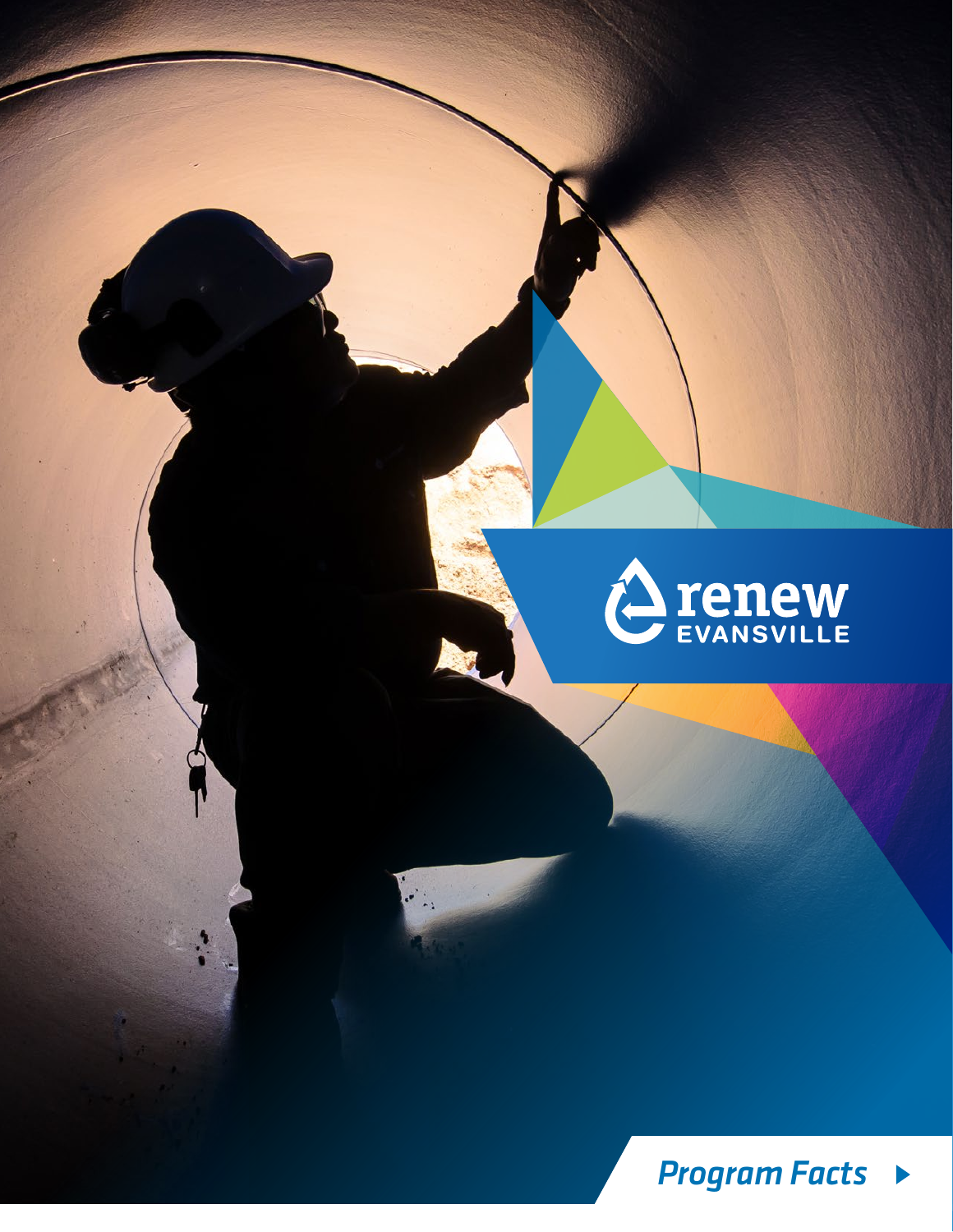# **Our plan to Renew Evansville**

The Evansville Water and Sewer Utility (EWSU) is launching the city's largest-ever capital improvement project—Renew Evansville. Estimated to cost \$729 million, Renew Evansville will significantly upgrade Evansville's aging and outdated sewer system in accordance with a state and federal mandate. Under its agreement with the U.S. Environmental Protection Agency (EPA), U.S. Department of Justice (DOJ) and Indiana Department of Environmental Management (IDEM), the Utility has 24.5 years to implement Renew Evansville and comply with the Clean Water Act of 1972.

### **The plan includes:**

- **Upgrades to existing infrastructure**
- **Construction of new infrastructure**
- **Sustainable and "green" infrastructure solutions**
- **Improved operations and maintenance**

Renew Evansville is primarily funded through customer rate increases. EWSU will pursue low-interest loans and grants to help offset some of the costs. We'll also coordinate planning, design and construction with several City departments, including those related to sustainability and maintaining streets and sidewalks.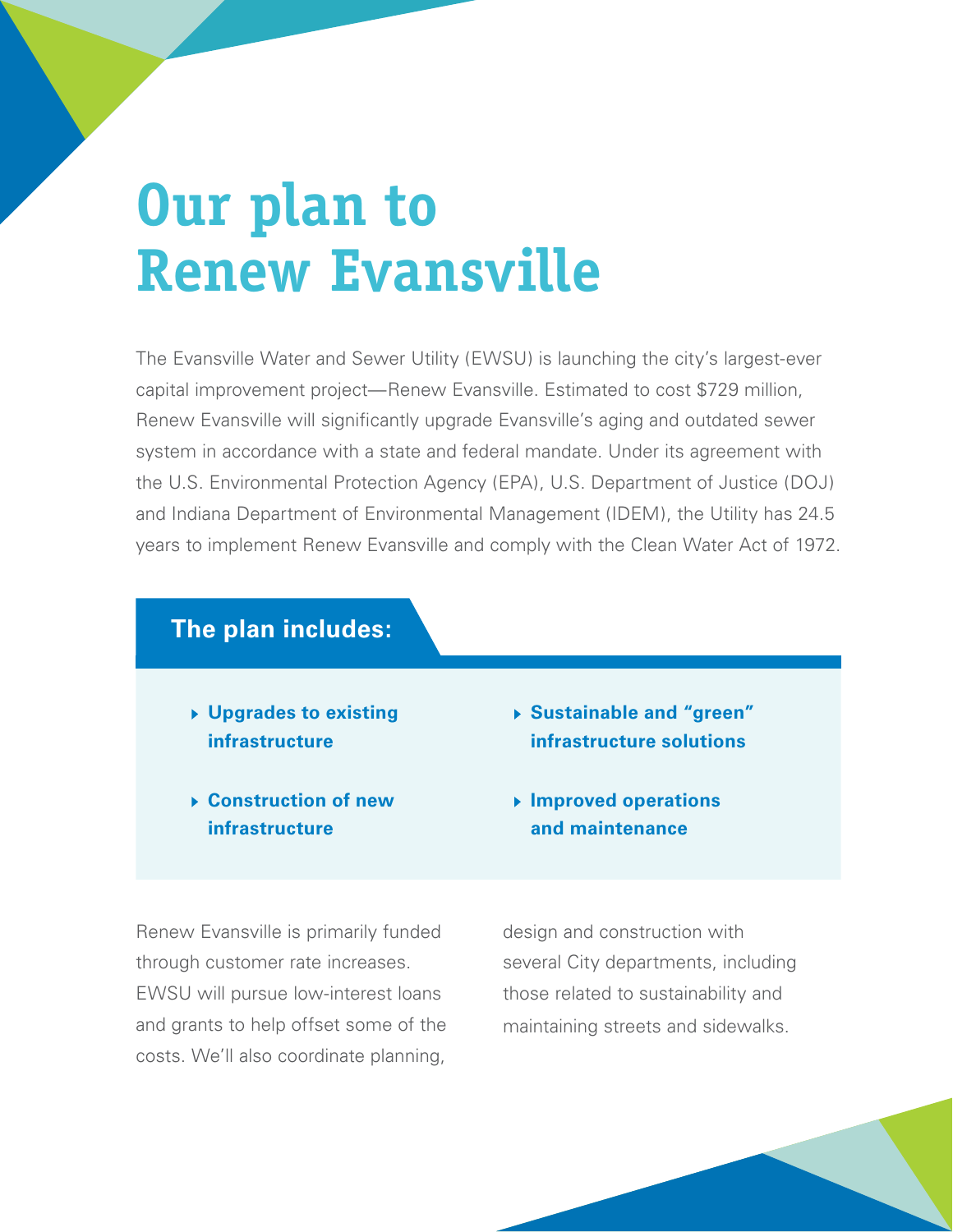## **The Clean Water Act of 1972**

In 1994 the EPA issued the National CSO Policy, which was incorporated into Section 402(a) of the Clean Water Act. The Clean Water Act, enforced by EPA and IDEM, mandates the control of sewer overflows across Indiana. Approximately 10 cities in Indiana, including Evansville, entered into a consent

decree—a binding legal agreement—with the EPA, DOJ and IDEM to comply with the CSO policy. Cities that do not meet the terms of the consent decree face fines and penalties ranging from \$1,000-\$8,000 for each day the terms are not met.

### **Fixing sewage overflows**

Storm water and sewer water combine in sewer pipes throughout Evansville. When the sewer becomes too full due to heavy rains or snowmelt, the sewer pipes can overflow—instances we call Combined Sewer Overflows, or CSOs—and enter the Ohio River and Pigeon Creek. CSOs contain municipal and industrial wastes, floating debris and disease-causing pathogens, and other contaminants.

Evansville currently captures approximately 35 percent of wet-weather flow and averages 50 overflows each year. The planned projects through Renew Evansville will help capture 98 percent of that flow and have no more than four overflows a year, greatly improving the quality of our waterways.

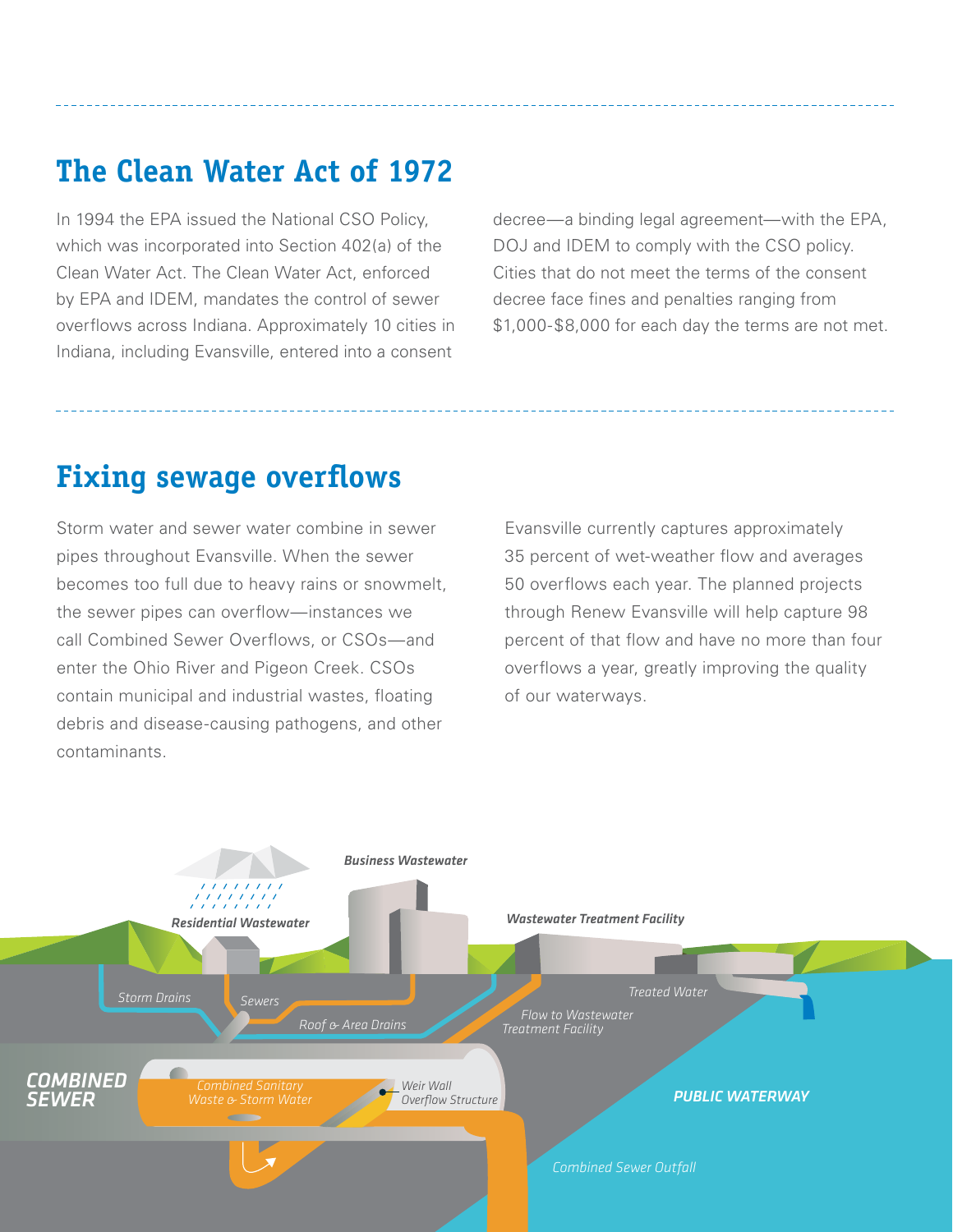

**Projects**

**The breakdown for the \$729 million plan includes:**

**\$148**

to transform Bee Slough into one of the largest wetland treatment systems in the U.S. **MILLION**

**\$30**

in projects to separate<br>storm water and **\$175** storm water and sanitary sewer pipes.

**MILLION \$71**

in new downtown underground storage.

**MILLION \$107**

in wastewater treatment plant (WWTP) modifications, expanding capacity to 45 million gallons/day for the West WWTP and 40 million gallons/day for the East WWTP.

precipitation levels. **MILLION \$54**

**MILLION \$122**

**MILLION**

in sanitary sewer overflow abatement, expanding all sanitary sewer capacity to accommodate 10-year storm

for sewer projects on the west side of Evansville. **MILLION**

> to replace the 7th Avenue lift station.

**\$22** in green infrastructure projects designed to reduce the amount of storm water in the combination sewer systems, including projects related to the new hotel and parking garage, the IU medical campus, the streetscape projects around downtown, the Jacobsville Main Street project, the YMCA parking lot, the CK Newsome Learning Garden and projects at local churches.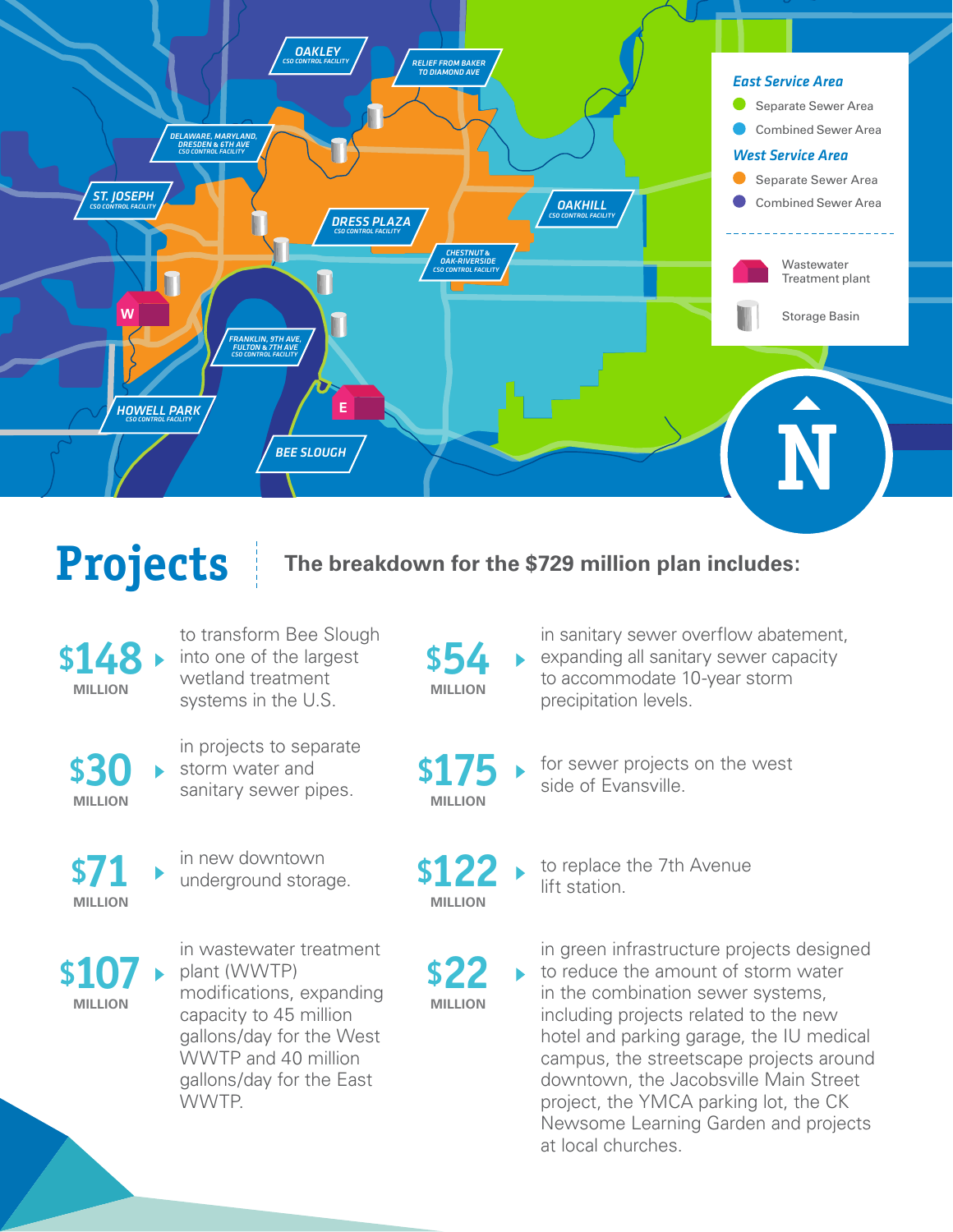## **Impacts to your neighborhood**

### **Clear Path**

Under the consent decree, Evansville must inspect and clean all manholes and sewer lines by November 2017. To meet this deadline, the Utility launched the Clear Path initiative in 2015, prompting property owners to

remove obstacles in easements (water and sewer access points). Examples of obstacles include plants, fences, pools and even buildings—which can make these inspections nearly impossible.

### **Traffic Delays**

While traffic will be disrupted during some of the sewer construction for Renew Evansville, EWSU will work

closely with other City departments to make sure traffic restrictions are temporary, and are kept to a minimum.

#### **Downspouts**

Some homes have downspouts and sump pumps illegally connected to the sewer system. By disconnecting those downspouts, property owners reduce the amount of storm water in the combined sewers. This not only reduces overflows—but also helps keep your basement from flooding and saves you from costly fines.